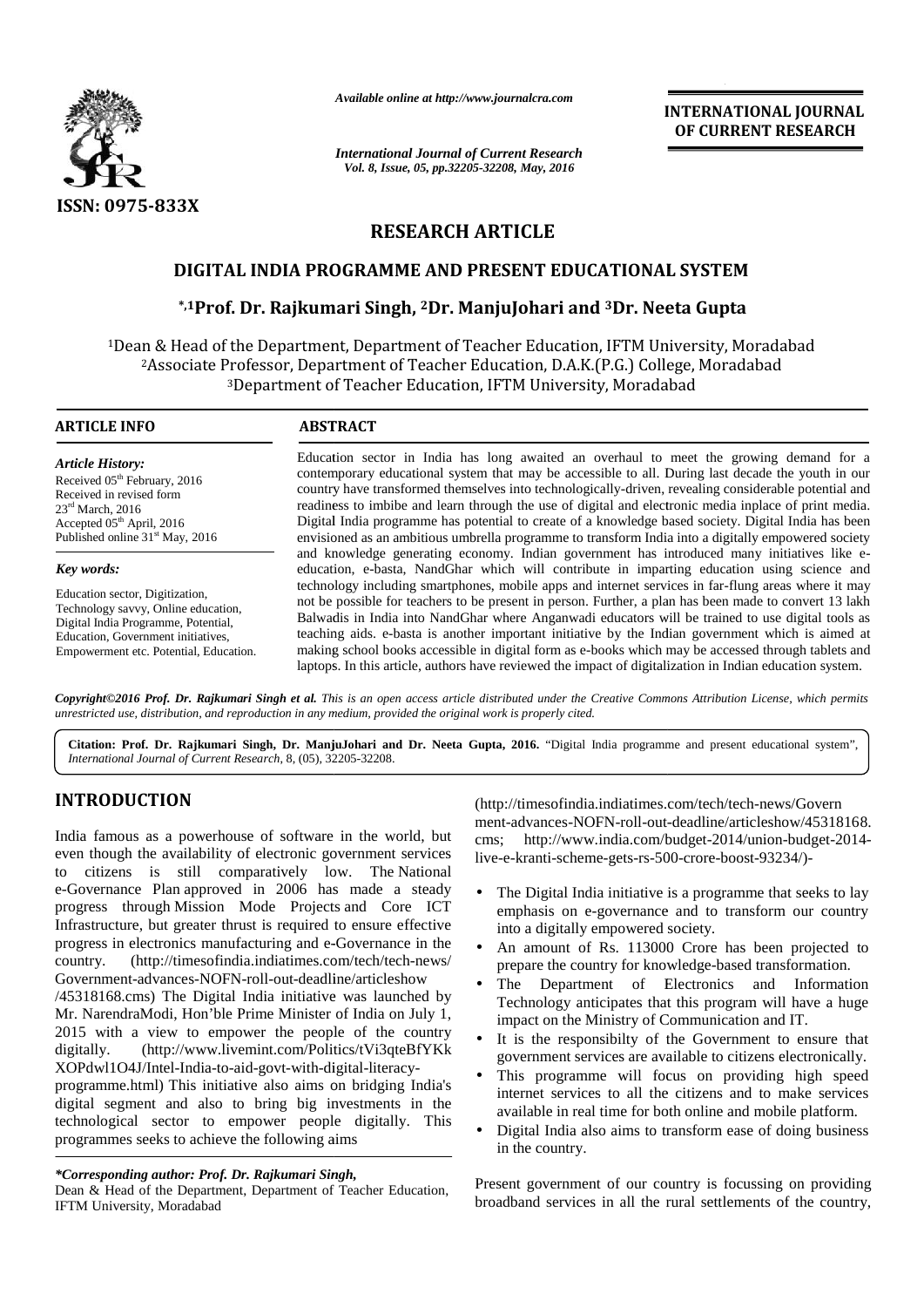tele-medicine and mobile healthcare services and making the governance more participative.

#### **Vision of the Digital India Programme:**

The government of India aims to achieve following aims through Digital India Programme:

#### **(a) Infrastructure development:**

The Digital India Programme has a vision to provide high speed internet services to all its citizens through connetingall gram panchayats of the country. At individual level bank accounts will be given priority. People will be provided with safe and secure cyber space in the country. (http://www.livemint.com/Politics/tVi3qteBfYKkXOPdwl1O4 J/Intel-India-to-aid-govt-with-digital-literacy-programme.html; http://farmer.gov.in/)

#### **(b) Governance and Services:**

All the government services will be made available online where citizens will be ensured easy access to it. Transactions of banking services will be made easy through electronic medium. (http://dackkms.gov.in/Account/Login.aspx)

#### **(c) Digital literacy:**

This is one of the most important factor of the Digital India Programme to provide universal digital literacy and make digital sources easily accessible. All the services will also be provided in Indian languages for active participation. (http://timesofindia.indiatimes.com/tech/tech-news/

Government-advances-NOFN-roll-out-deadline/articleshow/ 45318168.cms; http://farmer.gov.in; http://dackkms.gov.in/ Account/Login.aspx) Projects under the Programme:

# **(a) Electronic manufacturing:**

The focus of the government is on zero imports of electronics and other devices for the programme. In order to achieve this, the government aims to put up ATMs, smart energy meters, micro mobile, consumer and medical electronics. (http://india.gov.in/gis-based-planning-atlas-lucknow-district)

#### **(b) Universal Access to Internet:**

The government has aimed to provide internet services to 2.5 lakh villages comprising of one village in every panchayat by March 2017 and also aims afor1.5 lakh post offices in the next two years. These post offices will function as Multi-Service centres for the people of the country. (http://www.livemint. com/Politics/tVi3qteBfYKkXOPdwl1O4J/Intel-India-to-aid govt-with-digital-literacy-programme.html; http://www.india. com/budget-2014/union-budget-2014-live-e-kranti-scheme-gets -rs-500-crore-boost-93234; http://dackkms.gov.in/Account/ Login.aspx)

#### **(c) Highways having broadband services:**

Government has aimed to lay optical fibre network in all 2.5 lakh gram panchayats of the country. Broadband for the rural areas will be laid by December 2016 and broadband for all urban will mandate communication infrastructure in new urban development and buildings. (E-Kranti scheme gets Rs 500 crore boost; Farmer's Portal) The Government of India aims to provide nationwide information infrastructure by March 2017. (Kisaan Call Center; GIS based Planning

#### **(d) Access to mobile connectivity:**

The government has taken initiatives to ensure that all the villages are covered through mobile connectivity latest by 2018. The aim is to increase network penetration and cover gaps in all the villages of the country. (Intel Digital Skills program; GIS based Planning)

#### **(e) Promoting e-Governance:**

The Government of India has aimed to improve processes and delivery of services through e-Governance with Aadhar, payment gateway, EDI and mobile platforms. School certificates, voter ID cards, Ration Cards etc. will be provided online. This is the initiative for a faster examination of data provided. (Government advances NOFN rollout deadline; Farmer's Portal)

#### **(f) Training in technology:**

The government has aimed to train around 1 crore students from small towns and villages for Information Technology sector by 2020. To set up the Business Processing Organisationsectors in NE states is also part of this programme. (Digital India plan could boost GDP up to \$1 trillion by 2025: McKinsey, December 2014)

#### **(g) e-Kranti:**

The Digital India Programme aims at delivering electronic services to the people which deal with health, farmers, education, security, justice and financial inclusion. (Kisaan Call Center; Digital India plan could boost GDP up to \$1 trillion by 2025: McKinsey, December 2014)

### **(h) Global Information:**

The aim of the Indian government has been hosting the data online and engaging social media platforms for governance. It also aims at making Information easily available to the citizens. The website named MyGov. In ahs been launched by the government which aims at 2-way communication between the government and the citizens. People can send their suggestions and comment on various issues raised by the government, like net neutrality. (India is now world's third largest internet)

#### **(i) Early harvest programs:**

Setting up of Wi-fi facilities has been planned by the Government in all universities of the country. Electronic mail will be made the primary mode of communication. Aadhar Enabled Biometric Attendance System will be deployed in all central government offices where recordingof attendance will be made online. (Kisaan Call Center; GIS based Planning;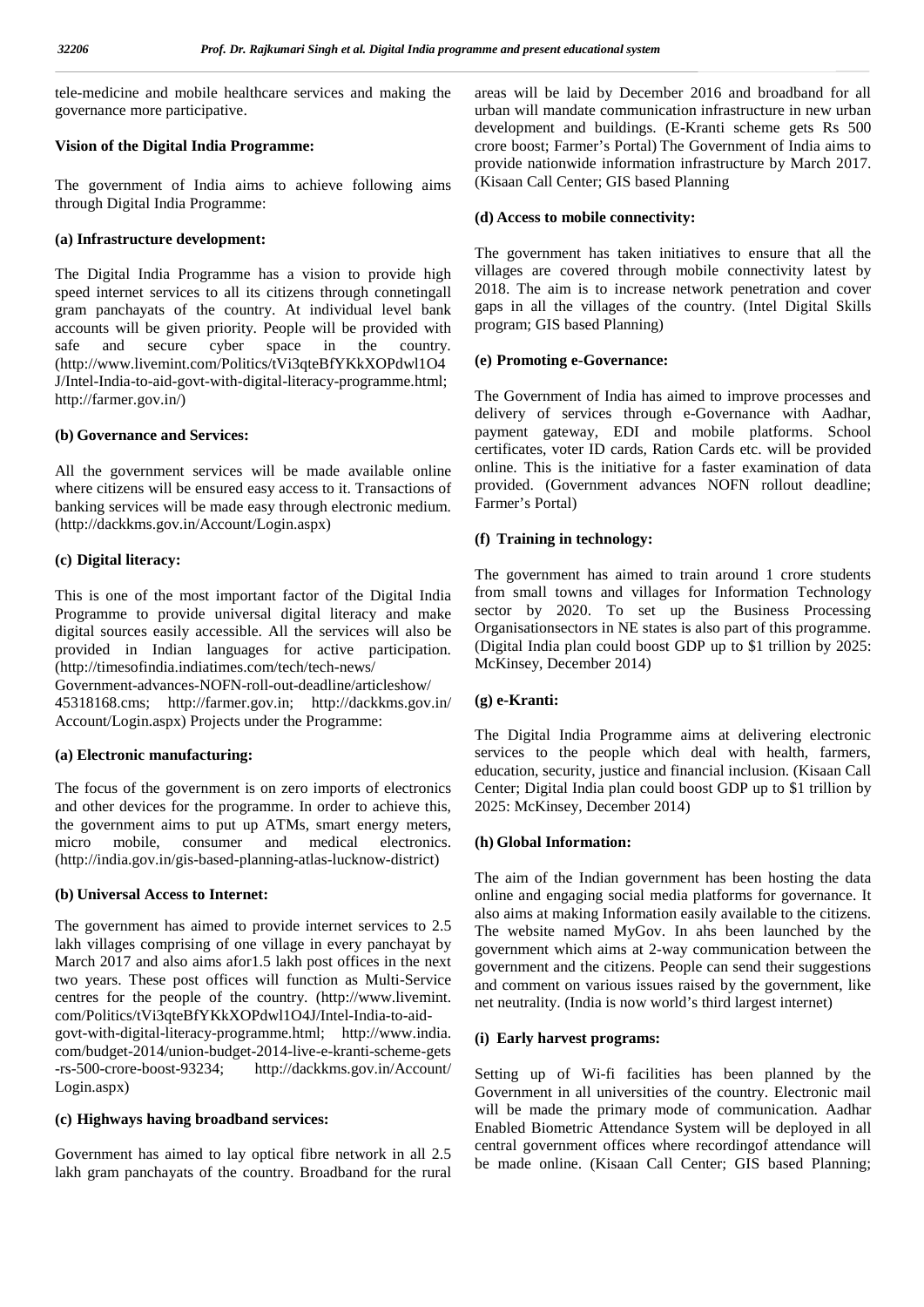Digital India plan could boost GDP up to \$1 trillion by 2025: McKinsey, December 2014)

# **Response of investerstowards the Digital India Programme:**

Several global investors like SatyaNadella, SundarPichai, Elon Musk and etc. have supported Digital India Programme of Government of India. Microsoft CEO, SatyaNadella intends to become a partner of Governement of India in the Digital India program. Microsoftcompany will set up low cost broadband technology services to about 5 lakh villages through out the country. SundarPichai, the CEO of Google has declared that India can play a big part in driving technology forward in future which will improve living standard of people in India. Prime Minister NarendraModihas shown keen interest in this initiative and wants to use Tesla Motors' power wall technology to store electricity in a battery that can be used for a long term. $^{(8,9)}$ 

# **Scope of Digital India Programme**

The scope of Digital India programme is:

- (a) To Make technology central for enabling the change.
- (b) To prepare India a base for a knowledge in future.
- (c) On being transformative that is to realize IT (Indian  $Talent$ ) + IT(Information Technology) = IT (India Tomorrow)
- (d) To make this an Umbrella Programme for covering several departments.

This programme aims to weaves together a large number of individual ideas and thoughts into a single, comprehensive vision, so that each of them is seen as part of a larger goal. Each individual element of such thoughts stands on its own, but is also part of the larger picture. The weaving together • makes the Mission transformative in totality.

(e) Many existing schemes which would be restructured and re-focused will be put together by this Digital India Programme and will be implemented in a synchronized manner. The common branding of the programmes as Digital India, highlights their transformative impact.

# **Digital India Programmeand education:**

Following are the expected aims of Digital India Programme for the promotion of educational facilities in India. (Digital India, Government of India Press Release, August 2014)

# **(a) To bridge digital divide:**

- Digital India programme can also play important role to bridge education deficit.
- The power of technology cannot be under estimated.
- With approximately 125 million cellular-phone households in the country, It is believed that imparting education through the digital platform to children and teachers could be a potential way to bridge the education deficit.
- However, the challenge has always been the manners in with the technology will get adopted to make a significant difference.
- With various digital initiatives launched by the government, everyone is hopeful that it will help strengthen access to technology especially in government schools and preschools. At almost every discussion forum of the Digital India Week, there has been a consensus on the need for a greater participation from the industry and stakeholders.
- For the education sector, technological companies have to take the lead and help enable a strong ecosystem by providing technology driven educational devices which should be backed by creative and engaging content.
- This requires for a number of businessmen across the nation to join hands together and support this initiative that may result to strengthen the education sector in India.

# **(b) To create a Society based on knowledge**

- Digital India has been envisioned as an ambitious umbrella programme to transform India into a digitally empowered society and knowledge economy.
- We are glad to see that the Prime Minister has introduced initiatives such as e-education, e-basta, NandGhar which will impart education using technologies including smartphones, mobile apps and internet services in far-flung areas where it may not be possible for teachers to be present in person. Further, 13 lakh Balwadis in India are planned to be converted into NandGhar where Anganwadi educators will be trained to use digital tools as teaching aids. (GIS based Planning; Digital India, Government of India Press Release, August 2014)
- e-basta is another cherished initiative by the government aimed at making school books accessible in digital form as e-books to be read on tablets and laptops.

# **(c) Improvement of school attendance:**

- Digital India programme has also potential to improve attendance in schools. More than 90 million children in India who are aged between 0-8 years are unable to access to quality education.
- Census of India 2011 survey has concluded that almost 20 per cent children aged between 6 to 8 years cannot read letters or words and are unable to recognise numbers, while enrollment in primary school is almost universal. (India is now world's third largest internet; Japan's E-Governance)
- Sesame Workshop in India through its flagship programme 'GalliGalliSimSim' uses the power of electronic media to help children learn basic academic and life skills and enhance their overall cognitive, socio-emotional and physical development. (Kisaan Call Center; India is now world's third largest internet; Japan's E-Governance)
- Sesame Workshop in India is trying to bridge the education gap by providing innovative and engaging content that is integrated into the prescribed curriculum through games on digital devices.
- The research for this ongoing project with Qualcomm® Wireless Reach™ initiative has demonstrated that children in classes 1 and 2 who were provided with games on digital devices, both in classrooms and at homes showed significant achivements in their Hindi language, comprehension and numeracy skills amongst others. (India